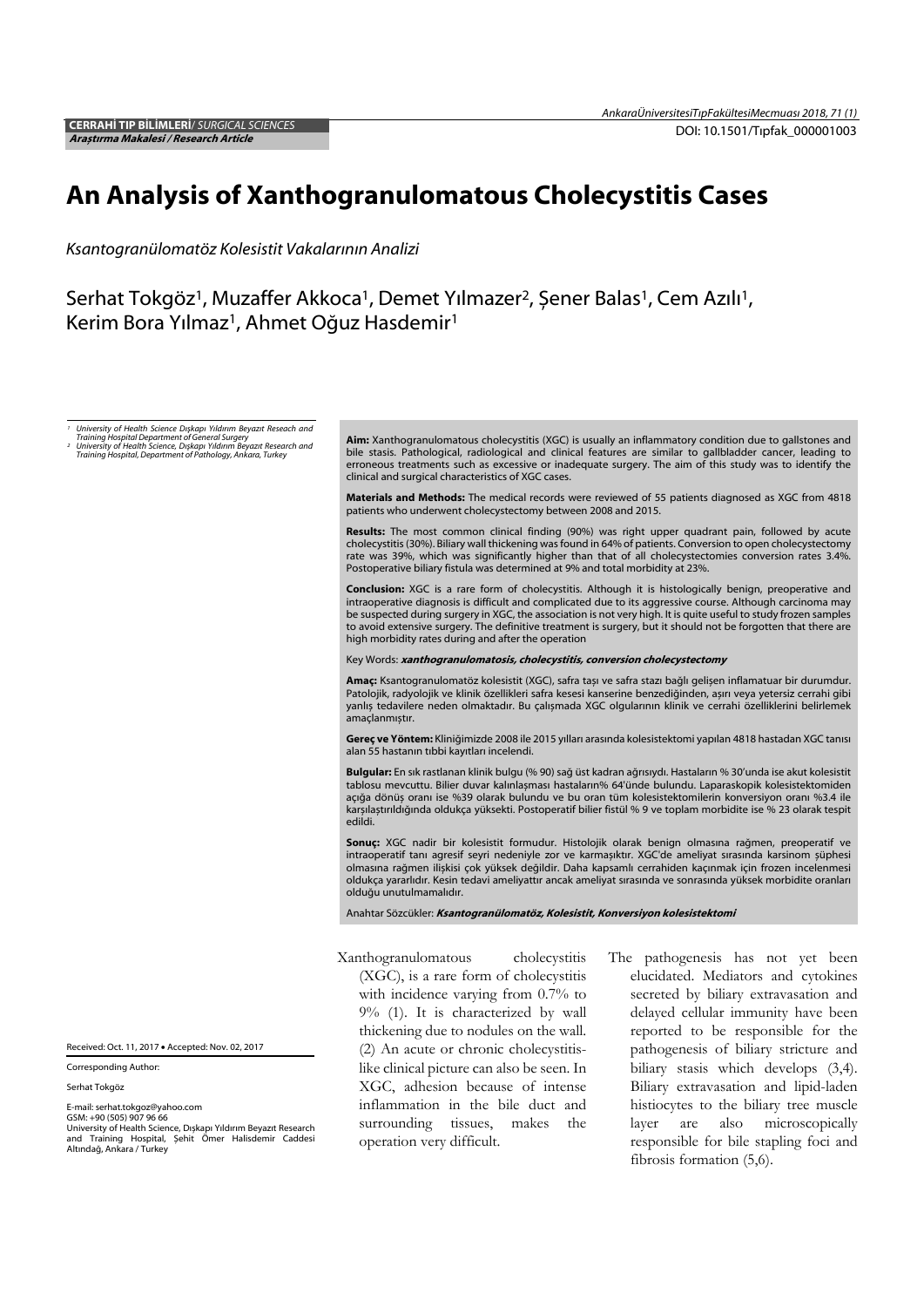- XGC usually occurs clinically as chronic cholecystitis and is difficult to diagnose preoperatively. XGC may be clinically confused with carcinoma due to the presence of inflammatory processes in neighboring organs and the release of serum Carbohydrate Antigen 19-9 (CA 19-9) levels (7,8). Macroscopically, it may be confused with bile duct carcinomas because it can be palpated as a hard mass on the bile duct. As all these findings may suggest malignancy originating from the bile duct or bile ducts, intraoperative frozen examination may be required for differential diagnosis (9). In literature, an association of bile duct carcinoma and XGC has also been reported at rates of 2%-15% (10,11). Up to 25% of XGC can be diagnosed incorrectly, leading to inappropriate treatment such as inadequate surgery (12). Although laparoscopic cholecystectomy is the gold standard for biliary surgery, open cholecystectomy is more prominent in XGC due to the prolonged operation time, high conversion rates (5%-80%) and complications (31%) (13,14)
- In this article, clinical data and literature information are presented. It was aimed to give information about XGC which should always be kept in mind in clinical practice because it can be easily diagnosed and in addition to the diagnosis, the difficulties in the treatment process and bile duct carcinoma.

## Material and methods

Following the required approval of the Ethics Committee, the pathology records were reviewed of 4818 patients undergoing cholecystectomy between 2008 and 2015. A total of 55 patients with XGC diagnoses were included in the study. A histopathological diagnosis was made from mucosal ulceration in a limited part of the bile duct showing mixed types of inflammatory cells consisting of fibrosis, macrophages, lymphocytes, plasma cells, eosinophil leukocytes, neutrophil leukocytes (Figures 1,2), and cholesterol clefts (Figure 3) body type and Touton type giant cells.



**Figure 1)** Histopathology findings included severe mucosal ulceration and submucosal bile pigment, Aschoff Rokitansky sinus, macrophages and inflammatory cells.(H&E X 100).



**Figure 2)** Histopathology findings included macrophages in the gallbladder wall.(CD68 X 100)



**Figure 3)** Histopathology findings included inflammation in the gallbladder wall cholesterol clefts Body type and Touton type giant cells. (H&EX400)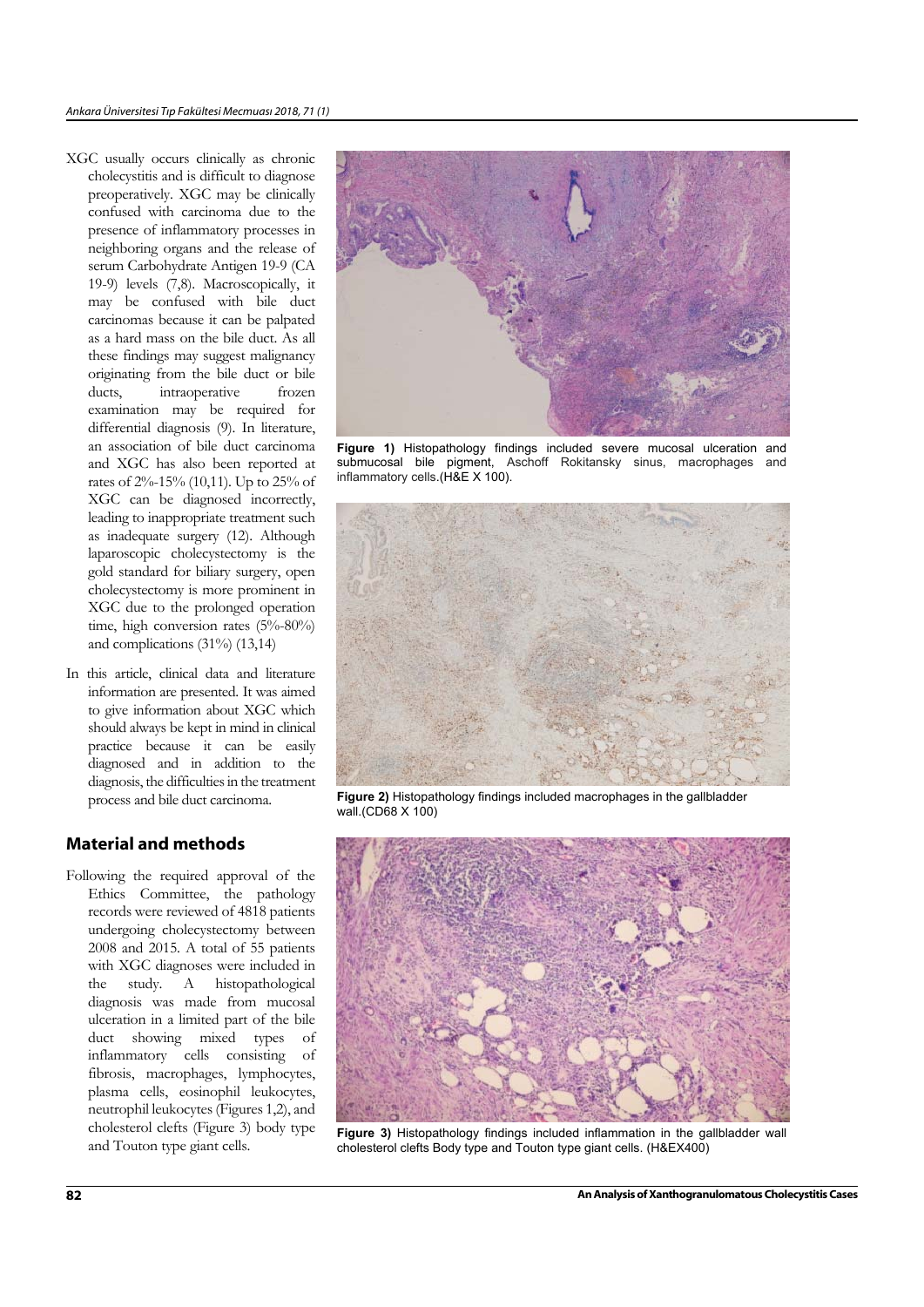Age, gender, and clinical findings (abdominal right upper quadrant pain, acute cholecystitis, nausea-vomiting, obstructive jaundice, carcinoma suspicion) were recorded. Laboratory values White Blood Cells (WBC ), aspartate and alanine aminotransferase (AST,ALT), alkaline phosphatase (ALP) , bilirubin (BİL), radiological findings (bile wall thickness, stone presence and size, fluid presence around the pouch, gall bladder dilatation), endoscopic retrograde cholangiopancreatography (ERCP) , operative form, intraoperative information, postoperative complications, duration of hospitalization and postoperative morbidity and mortality for acute exacerbation and general status impairment requiring operation were investigated.

# Results

In the 4818 cholecystectomy cases performed between 2008 and 2015, the conversion rate was found to be 3.4%. A total of 55 patients (1.2%) were diagnosed with XGC. There were no patients with XGC and carcinoma together. The patients comprised 28 (51%) females and 27 males (49%) with a mean age of 53.8 years (range, 24-85 years). The most common clinical finding in the patients was right upper quadrant pain in the abdomen. Patients have biliary pain attacks that have been passed 3 times in 4 patient, 2 times in 9 patient and once in 37 patient. Acute cholecystitis was determined in 30%, nausea and vomiting in 25%, and jaundice in 7% of patients (Tables 1 and 2).

## **Table 1**: Clinical findings

| Abdominal pain<br>(biliary pain) | 50/55 | $(90\%)$  |
|----------------------------------|-------|-----------|
| Acute cholecystitis              | 17/55 | (30%)     |
| Nause and vomiting               | 14/55 | (25%)     |
| Obstructive jaundice             | 4/55  | (7%)      |
| Carcinoma suspicion              | 2/55  | $(3.6\%)$ |

**Table 2:** Biochemical and USG findings

| n  | %  |
|----|----|
| 26 | 47 |
| 17 | 30 |
| 14 | 25 |
| 4  | 7  |
| 4  | 7  |
| 35 | 64 |
| 20 | 36 |
| 28 | 51 |
| 7  | 13 |
|    |    |
| 29 | 53 |
|    |    |
| 24 | 44 |
| 31 | 56 |
| 10 | 18 |
| 4  |    |
|    |    |

WBC elevation in laboratory parameters was the most common finding in 26 patients (47%), followed by ALT in 17 patients, AST in 14 patients and Alkaline phosphatase (ALP) and total bilirubin in 4 patients. Abdominal ultrasonography (USG) was performed on all patients and all were determined with bile stones. Only one patient was suspected with XGC with USG findings (nodule in the gallbladder wall) and XGC preliminary diagnosis could be made. Wall thickness was 0-3 mm in 20 patients, 4-9 mm in 28 patients, and 10 mm in 7 patients (Table 2). (Figures 4,5).



**Figure 4-5)** Imaging from patient with xanthogranulomatous cholecystitis. Gallbladder diffuse wall thickening

Jaundice was determined in 4 patients during the operation and ERCP in 8 patients because of jaundice due to biliary tract stone. Percutaneous cholecystostomy was applied to 3 patients due to acute cholecystitis, additional disease and deterioration in general condition impairment. Open cholecystectomy and frozen sampling was performed on 2 patients with suspicion of carcinoma due to a mass on the gallbladder wall. Free fluid around the gall bladder was also present in 10 patients, 4 of whom had suspected perforation. Open cholecystectomy was performed on these patients. Gall bladder size was increased in 29 patients. Magnetic Resonance Cholangiopancreaticography (MRCP) was applied to 2 patients with jaundice A total of 15 patients were applied with abdominal computed tomography (CT). Abdominal CT in 2 patients was reported as bile duct carcinoma so these patients underwent open cholecystectomy. Open cholecystectomy was applied to 9 patients, laparoscopic cholecystectomy to 28, conversion cholecystectomy to 18. Of these, 3 had previous surgery, 2 had carcinoma suspicion, and 4 had acute abdomen related to perforation. The conversion cholecystectomy rate in patients with XGC was significantly higher than the conversion rate in all cases (XGC conversion rate: 39%, conversion rate in all cholecystectomies: 3.4%). The causes of conversion were callot dissection difficulty in 11 cases, adherence to the surrounding tissue in 5 cases and choledochal injuries in 2 cases. In the 2 patients with choledochal injuries, cholecystectomy was performed and primary repair and t-tube insertion were applied. (Table 3)

#### **Table 3**. Type of surgery

| Type of surgery                   | (n) |
|-----------------------------------|-----|
| open                              |     |
| Lap converted to open             | 18  |
| -obscure calot's triangle anatomy | 11  |
| - adhesion                        | 5   |
| - bile duct injury                | 2   |
| Laparoscopic                      | 28  |

Serhat Tokgöz, Muzaffer Akkoca, Demet Yılmazer, Șener Balas, Cem Azılı, Kerim Bora Yılmaz, Ahmet Oğuz Hasdemir 83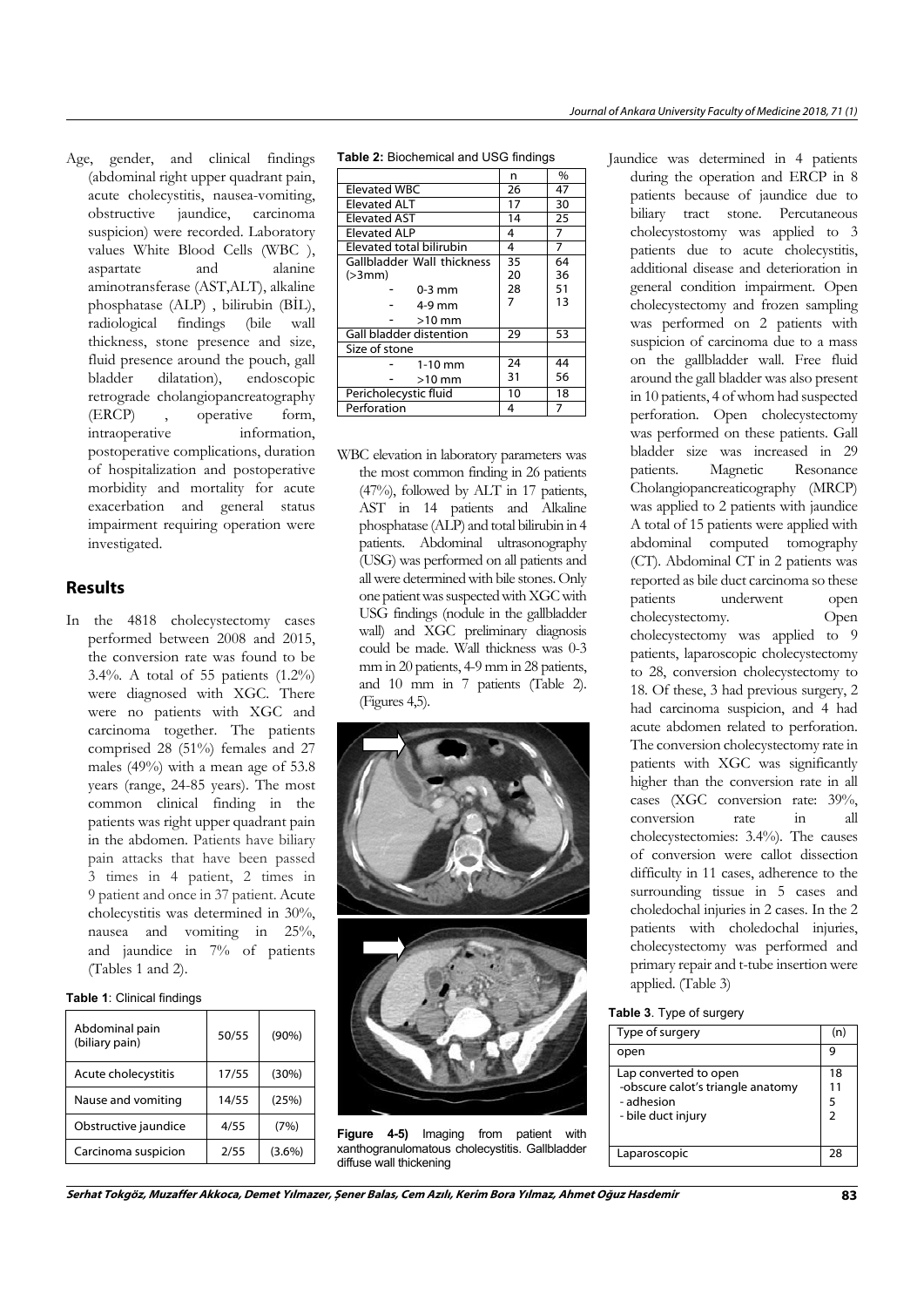As complications, a total of 5 patients developed biliary fistula postoperatively. While this resolved spontaneously in 3 cases, ERCP was performed on 2 patients, 1 of whom died due to sepsis (mortality 1/55). In 3 patients, hospitalization and intravenous antibiotic therapy were required because of infection, and in 5 patients medical treatment was required for infection (pneumonia, wound infection) (Morbidity 13/55). The mean hospital stay of the patients was 6.4 days.

## **Discussion**

- Xanthogranulomatous cholecystitis (XGC), is a rare form of chronic cholecystitis and is usually associated with fibrosis. Although the pathogenesis is unknown, there is a view that it is a reactive process that develops through the penetration of bile into the ruptured sac wall from an ulcer of the mucous membrane, or the Aschoff-Rokitansky sinus. It has been reported that Enterobacter can be isolated in biliary culture in 50% of patients and incidence ranges from 0.7 to 9% (1). In the current study, incidence was 1.2%, the female to male ratio was almost equal at F/M: 28/27 , mean age was 53.8 years and the age range was 24-85 years. In previous studies, gender has not been a predictive value for XGC, and mean age has been reported as 58.3 years in the range of 44-63 years (15).
- Clinical findings of XGC are nonspecific, and abdominal pain is usually the most common symptom. Abdominal pain has been reported in 84.6% of cases (16,17,18) with the second most common clinical table being acute cholecystitis (53%) (2). XGC is typically indistinguishable from clinical cholecystitis (2,12)
- Biliary stones and XGC associations have been reported at rates of 92%-100% (19,20) and similar results were seen in the ccurrent study. It is believed that gallstones cause obstruction in the cystic duct, resulting in bile stasis,

mucosal ulceration and extravasation of the bile causing XGC (2). Wall thickness on USG and the presence of intramural hypoechoic nodules support the XGC diagnosis in the preoperative period. In the current study, only 1 patient had an intramural hypoechoic nodule. USG was performed preoperatively in all cases. The increase in wall thickness was 63%, the increase in gall bladder size was 53%, and fluid around the gall bladder was 18% preoperatively. However, preoperative ultrasonography was not found to be useful enough to make XGC diagnosis in this series. Abdominal CT was performed on 15 patients in total. Although 2 were suspected with bileduct carcinoma, there was no prediagnosis of XGC.

- An association of bile duct carcinoma and XGC has been reported at 0.09%- 1.1% in European literature (21,22) and at 0.3%-4.7% in Far Eastern literature (23,24), but no case was determined with carcinoma in the current study. There is no conclusive evidence that XGC is associated with biliary cancer or an increased risk of biliary cancer in current literature. (25) Despite being histologically benign, excessive or inadequate surgery may be performed due to an aggressive clinical course such as in cancer.
- The radiological findings of XGC are non-specific. Compared with the radiological features of carcinoma, bile duct diffuse wall thickening, continuous mucosal line enhancement, submucosal hypoattenuation nodules or bands are more frequent in XGC (26). Biliary stones and bile duct stones are also more common in XGC.
- The positive result of fine needle aspiration biopsy performed in conjunction with endoscopic USG in the preoperative period is important in the diagnosis of cancer and in directing treatment. In a previous study, tissue sampling with endoscopic USG demonstrated that

biliary tree carcinoma could be diagnosed with 93% accuracy (27). However, a negative outcome leads to uncertainty in diagnosis, as well as risks of tumor seeding and fistulae (28).

- Although several studies have reported that fluoro-18 fluorodeoxyglucose positron emission tomography (18F-FDG PET) is effective in distinguishing malignant and benign lesions from bile ducts, positive results are not specific, as 18F FDG accumulation is also present in inflammatory cells (29). Again, many studies have shown levels of up to 54% CA19-9 in XGC (30). However, intraoperative frozen sampling is considered the most effective way to prevent unnecessary or excessive surgery (2.20-75). In the current study, 2 patients were evaluated with frozen sampling and consequently, surgical procedures with high morbidity such as radical cholecystectomy, liver bed excision, or lymphadenectomy were avoided.
- In XGC, intense inflammation and fibrosis may cause adhesions with neighboring organs, resulting in stricture, fistula, and external pressure (31). External pressure-related jaundice was determined in 4 patients in the current series.
- A total of 9 patients underwent open cholecystectomy, including 3 patients with previous surgery, 2 with carcinoma suspicion, and 4 patients with acute abdomen findings due to perforation. Conversion cholecystectomy was performed in 18 patients (39%) despite the laparoscopic initiation of operation in 46 patients. This rate of conversions was quite high when compared with the conversion rates of all cases. Highly variable conversion rates have been reported in literature ranging from 19% to 80% (13,32). The reasons for conversion were difficulty of callot dissection in 11 cases, adherence to surrounding tissue in 5 cases, and choledochal injuries in 2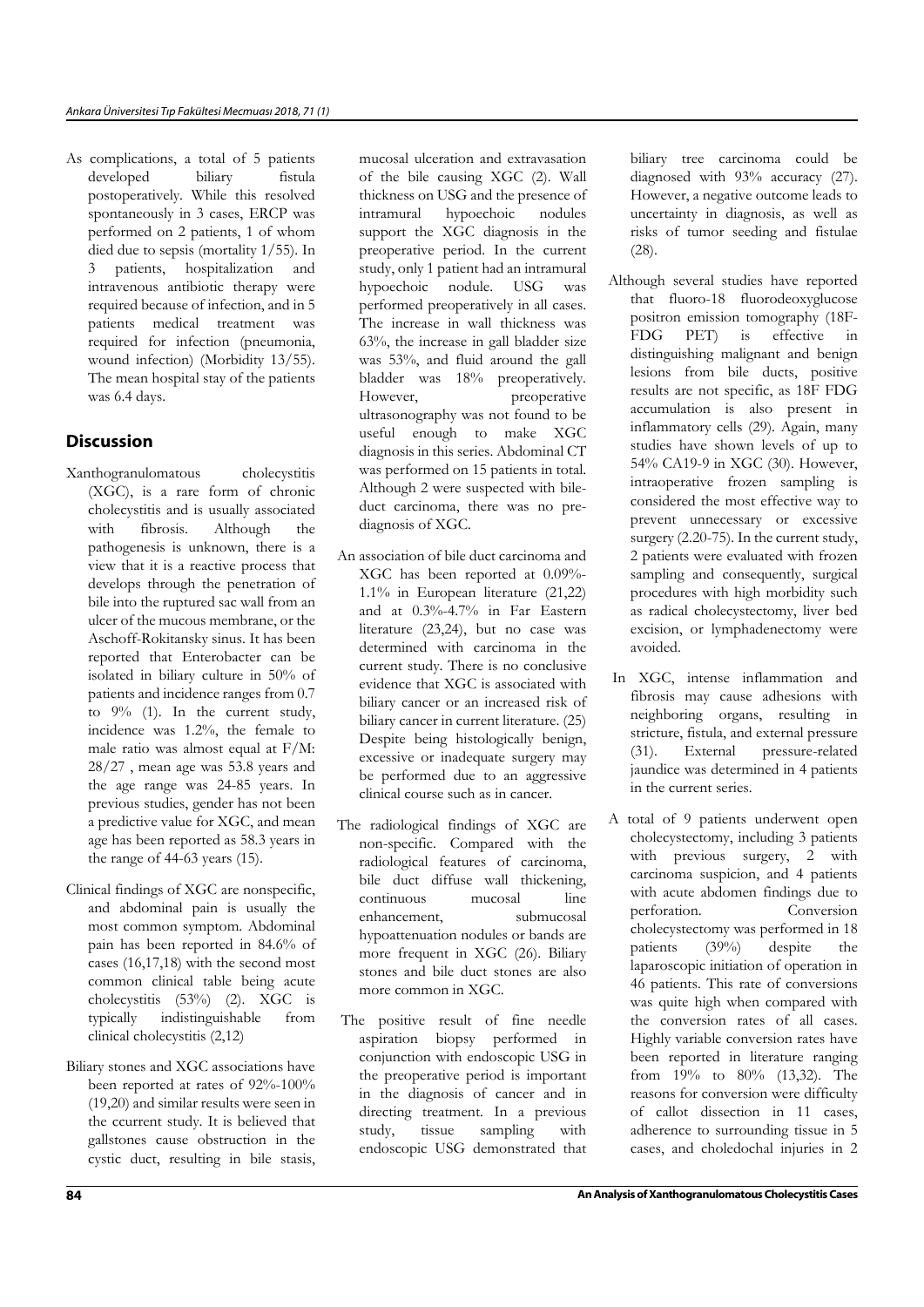cases. In the 2 patients with choledochal injuries, cholecystectomy was performed and primary repair and t-tube were applied. Conversion cholecystectomy was not performed on any patient due to bleeding. Of 9 patients who underwent open cholecystectomy, 2 developed wound infection which resolved with antibiotherapy. In XGC, morbidities such as intraoperative biliary injury and postoperative biliary fistulae have been reported as 15%-28% (14). In the current series, 7 of 55 (12%) developed these morbidities, 2 of which were biliary injuries and 5 were bile fistula. Conversion rates were found to be lower in the current study

### REFERENCES

- 1) Dixit VK, Parakash A, Gupta A, Pandey M, Gautam A, Kumar M, Shukla VK. Xanthogranulomatous cholecystitis. Dig Dis Sci. 1998 May;43(5):940–942.
- 2) Gilberto Guzman-Valdivia. Xanthogranulomatous Cholecystitis: 15 years Experience. World J Surg. 2004;28: 254–257.
- 3) Mori M, Watanabe M, Sakuma M, Tsutsumi Y. Infectious etiology of xanthogranulomatous cholecystitis: Immunohistochemical identification of bacterial antigens in the xanthogranulomatous lesions. Pathol Int. 1999;49:849–852
- 4) Seiko Sawada, Kenichi Harada, Kumiko Isse, Yasunori Sato, Motoko sasaki, Yasuharu Kaizaki, Yasi Nakanuma. Involvement of Escherichia coli in pathogenesis of xanthogranulomatous cholecystitis with scavenger receptor class A and CXCL16-CXCR6 interaction. Pathol Int. 2007;57:652–663.
- 5) Goodman Z, Ishak K. (1981) Xanthogranulomatous cholecystitis. Am J Surg Pathol 5:653–659.
- 6) Roberts K, Parsons M. (1987) Xanthogranulomatous cholecystitis:clinico-pathological study of 13 cases. J Clin Pathol 40:412–417
- 7) Yoshida J, Chijiiwa K, Shimura H, et al. Xanthogranulomatous cholecystitis versus gallbladder cancer: Clinical differentiating factors. Am Surg. 1997;63(4):367–371.

compared to rates in literature. Conversion rates decrease with the use of advanced laparoscopic technique and the long learning curve, which suggests that laparoscopic cholecystectomy should be continued despite the higher morbidity rates in<br>
XGC than in standard XGC than in standard cholecystectomies.

# Conclusion

- XGC is a rare form of cholecystitis. Although it is histologically benign, preoperative and intraoperative diagnosis is difficult and complicated due to its aggressive course. Even if
- 8) Adachi Y, Iso Y, Moriyama M, et al. Increased serum CA 19-9 in patients with xanthogranulomatous cholecystitis. Hepatogastroenterology. 1998;45(19):77–80.
- 9) L.-F.Zhang,C.-S.Hou, J.-Y.Liuet al., "Strategies for diagnosisof xanthogranulomatous cholecystitis masquerading as gallbladder cancer," ChineseMedical Journal, vol. 125, no. 1, pp. 109–113, 2012.
- 10) Krishnani N, Dhingra S, Kapoor S, Pandey R. (2007) Cytopathologic diagnosis of xanthogranulomatous cholecystitis and coexistent lesions. A prospective study of 31 cases. Acta Cytol 51:37–41.
- 11) Lee HS, Joo KR, Kim DH, Park NH, Jeong YK, Suh JH et al. (2003) A case of simultaneous xanthogranulomatous cholecystitis and carcinoma of thegallbladder. Korean J Intern Med 18:53–56.
- 12) Yang T, Zhang B, Zhang J, Zhang Y, Jiang X, Wu M. (2007) Surgical treatment of xanthogranulomatous cholecystitis: experience in 33 cases. Hepatobiliary Pancreat Dis Int 6:504–508.
- 13) Kwon AH, Matsui Y, Uemura Y. Surgical Procedures and Histopathologic Findings for Patients with Xanthogranulomatous Cholecystitis. J Am Coll Surg. 2004;199:204–210.
- 14) Guzman- Valdivia G: Xanthogranulomatous cholecystitis in laparoscopic surgery. J Gastrointest Surg 2005; Apr. 9 (4) : 494–497.

carcinoma is suspected during surgery in XGC, the association is not very high. It is quite useful to study frozen samples to avoid extensive surgery. The definitive treatment is surgery but it should not be forgotten that there is a high morbidity rate during and after the operation.

# Disclosure of conflict of interest

- The authors declare no conflict of interests regarding the publication of this paper.
- 15) Qasaimeh, Ghazi Raji, et al. "Xanthogranulomatous Cholecystitis in the Laparoscopic Era Is Still a Challenging Disease." Journal of Gastrointestinal Surgery 19.6 (2015): 1036-1042.
- 16) Kwon A-H, Matsui Y, Uemura Y. (2004) Surgical procedures and histopathologic findings for patients with xanthogranulomatous cholecystitis. J Am Coll Surg 199:204–210.
- 17) Chang BJ, Kim SH, Park HY, Lim SW, Kim J, Lee KH et al. (2010) Distinguishing xanthogranulomatous cholecystitis from the wallthickening type of early-stage gallbladder cancer. Gut Liver 4:518–523.
- 18) Krishna RP, Kumar A, Singh RK, Sikora S, Saxena R, Kapoor VK. (2008) Xanthogranulomatous inflammatory strictures of extrahepatic biliary tract: presentation and surgical management. J Gastrointest Surg 12:836–841
- 19) Ueda J, Yoshıda H, Arıma Y, Mamada Y, Tanıaı N,Mıneta S, Yoshıoka M, Kawano Y, Naıto Z, Uchıda E.A case of xanthogranulomatous cholecystitis preoperativelydiagnosed with contrastenhanced ultrasonography.J Nihon Med Sch 2011; 78: 194-198.
- 20) Sharma D, Babu R, Sood G, Kapoor G, Solankı RS, Thomas S. Xanthogranulomatous cholecystitis masquerading as malignancy with liver metastasis.ANZ J Surg 2009; 79: 946-947.